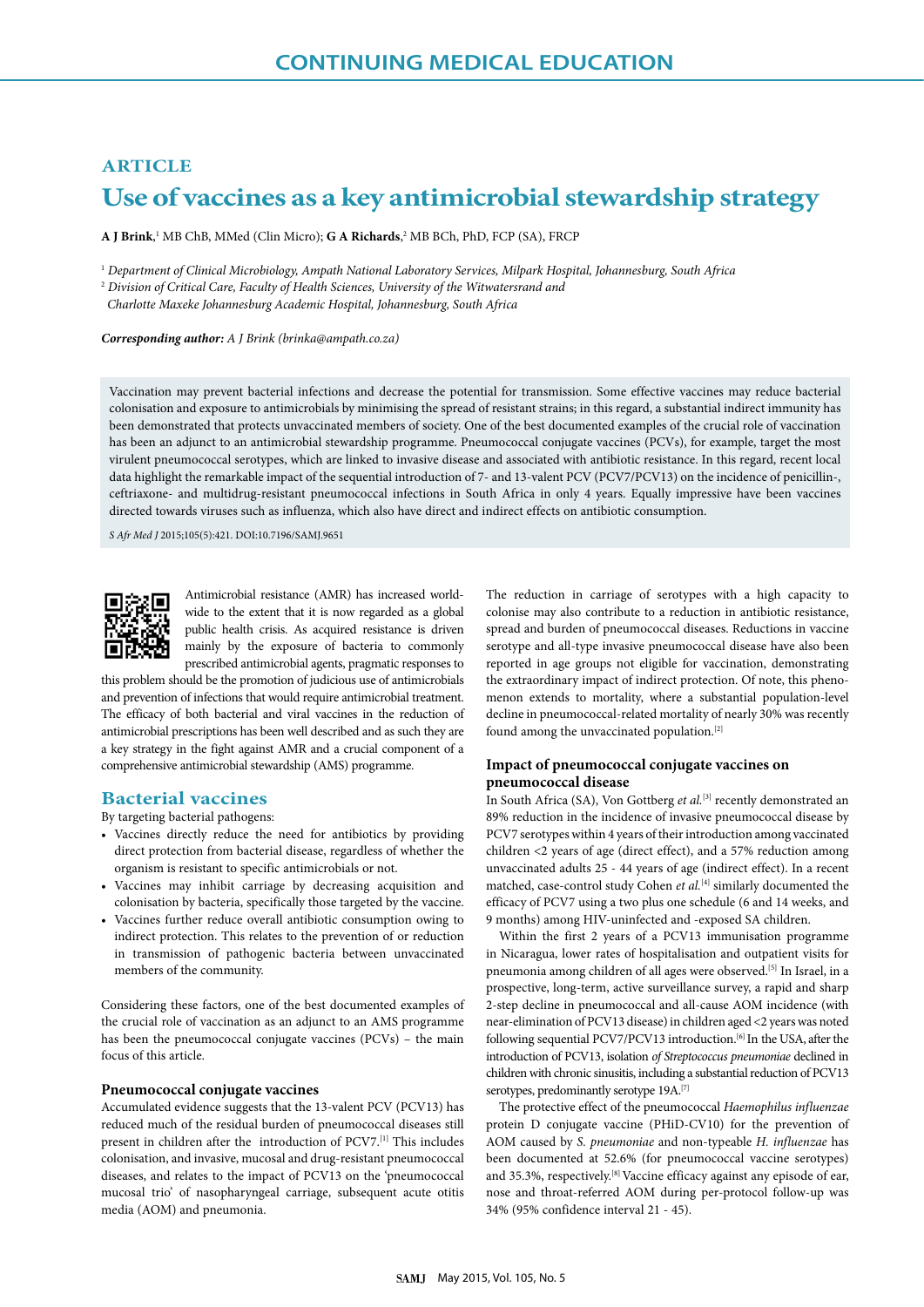# **Impact of pneumococcal conjugate vaccines on antibiotic resistance**

As depicted in Fig. 1, the introduction of PCV7 in SA in 2009, followed by PCV13 in 2011, led not only to a dramatic reduction in penicillin- (82%) and ceftriaxone-resistant (85%) pneumococcal infections, but also to multidrug-resistant (MDR) disease (84%).<sup>[3]</sup> These remarkable results are supported by the matched case-control study by Cohen *et al.,*[4] confirming that PCV may have a substantial impact on reducing the prevalence of MDR pneumococcal disease, as has been demonstrated in other settings.

# **Impact of pneumococcal conjugate vaccines on antibiotic use**

Several studies were conducted to evaluate the direct impact of PCV in reducing antibiotic prescriptions and respiratory illnesses in children. A 5.4% reduction in antibiotic prescriptions was recorded after the introduction of PCV7 at the Kaiser Permanente clinics in Northern California, as well as a 12.6% decrease in second-line antibiotic prescriptions.<sup>[9]</sup> Overall, PCV7 prevented 35 antibiotic prescriptions per 100 vaccinated children. Furthermore, risk reductions of 15%, 16% and 17% for upper respiratory tract infections, lower respiratory tract infections, and AOM, respectively, as well as a 17% reduction in antibiotic use, were observed in children who were given PCV9.[10]

In a study of privately insured children in the USA, a 41.9% reduction in antibiotic prescriptions for AOM was demonstrated from 1997 to 2004 following implementation of the PCV7 immunisation programme.<sup>[11]</sup> It has been predicted that universal vaccination of children with PCV13 would reduce AOM by an additional 16.3 million cases in the USA compared with vaccination with PCV7.

The PHiD-CV10 vaccine is also effective; using the impact of this vaccine on outpatient antibiotic prescriptions, specifically those recommended by the Finnish national treatment guidelines for AOM as the primary endpoint assessment, an 8% efficacy was found.<sup>[12]</sup>

# **Need for a concurrent programme promoting appropriate antibiotic use with widespread vaccination**

Increasing evidence suggests that a campaign to increase vaccine uptake should include a programme to promote appropriate antibiotic use as this appears to have synergistic effects, which seem to be of particular relevance to P<sub>C</sub>V

• A reduction in antibiotic consumption in primary care in conjunction with an increase



*Fig. 1. Rates of disease caused by non-susceptible pneumococcal isolates among all ages (A), and among children <2 years of age (B), by antimicrobial agent and year, SA, 2005 - 2012 (adapted and reproduced with permission from Von Gottberg* et al*. [3] (PCV7 and PCV13 were introduced in 2009 and 2011, respectively)).*

in PCV uptake had a synergistic effect on carriage of resistant pneumococci in the cohort studied.[13] Risks for penicillin nonsusceptible *S. pneumoniae* carriage were 4.2% for immunised children who had not received antibiotics in the preceding 3 months, 8.6% for immunised patients who had received antibiotics, 10.3% for non-immunised patients who had not received antibiotics, and 16.2% for non-immunised children who had received antibiotics ( $p$ <0.001).

Hicks *et al.*<sup>[14]</sup> recently demonstrated that after the introduction of PCV7 vaccination, if antibiotic prescribing remained high (particularly cephalosporins and longacting macrolides/azalides), the proportion of non-susceptible invasive pneumococcal disease due to non-vaccine serotypes also remained high, suggesting that

local prescribing practices continue to contribute to local resistance patterns.

Studies such as these reinforce the need for concomitant, judicious antibiotic utilisation intervention programmes.

# **Viral vaccines**

In addition to antibacterial vaccines, such as those against diphtheria, pertussis and *H. influenzae* type b, vaccines for viruses can also have direct and indirect effects on antibiotic consumption by reducing:

- Viral infections and fever syndromes, where antibiotics are frequently and inappropriately used.
- Complications of viral infections (e.g. secondary bacterial infection) requiring antibiotics.